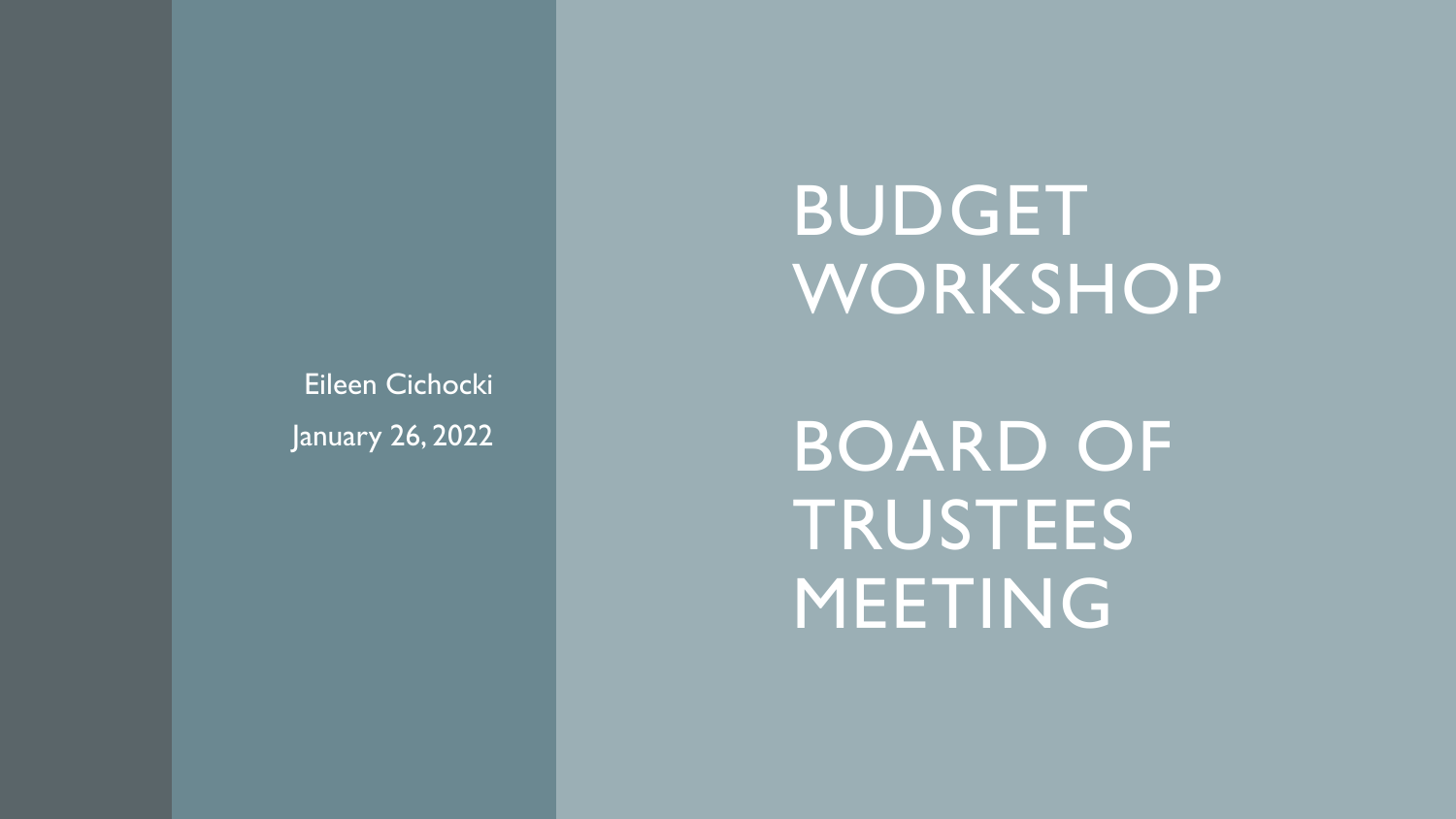## AGENDA

- Quick review of current year budget 2021/22
- Governor's Budget for 2022/23
- History of COLA and how it is spent
- Multiyear Scenarios
- Reserves
- Budget Parameters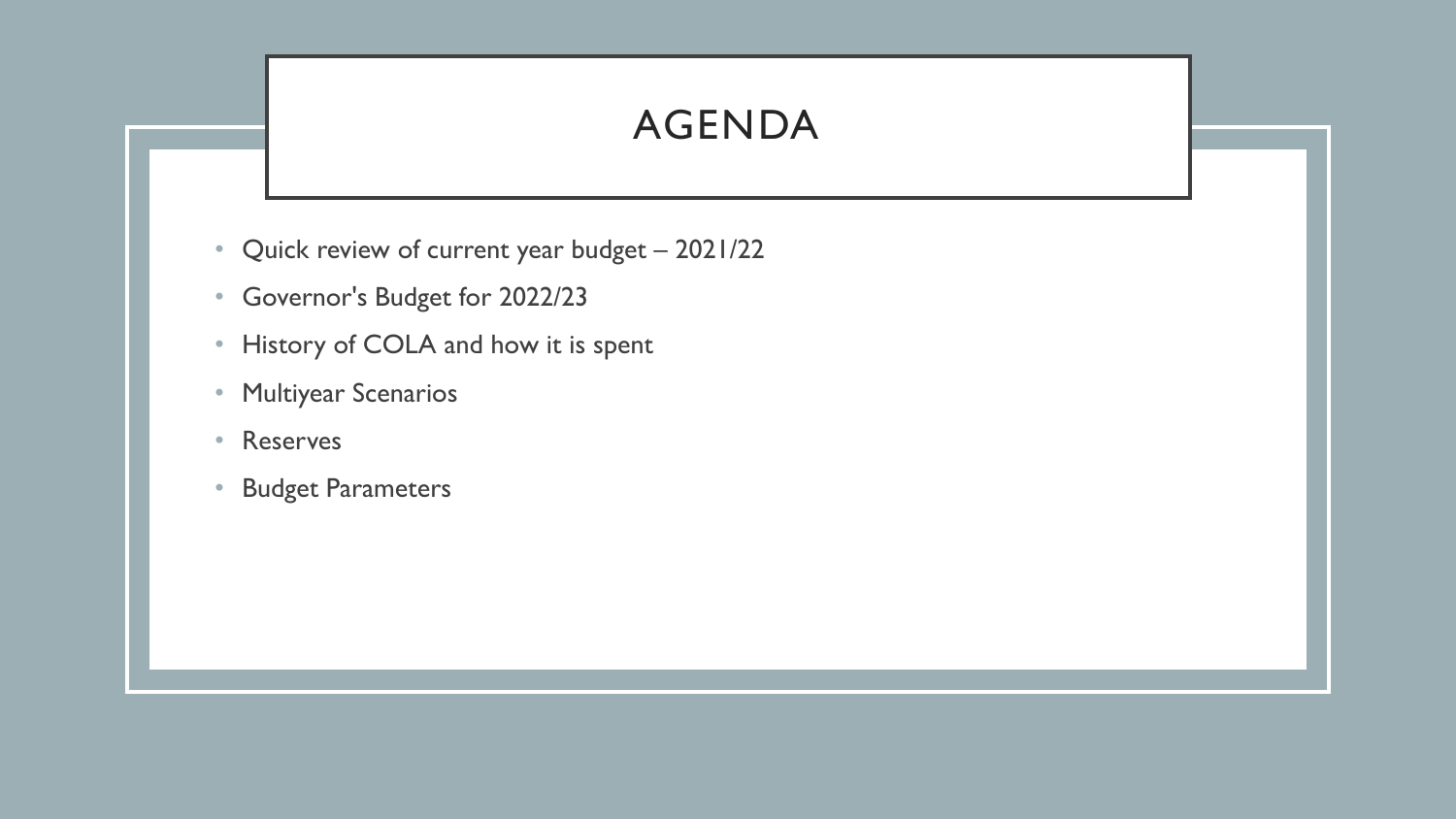# ANNUAL BUDGET CALENDAR

- January Governor's Budget
- May Revised Governor's Budget
- June District Tentative Budget
- June 30 State Enacted Budget
- September District Adopted Budget
- April District Revised Budget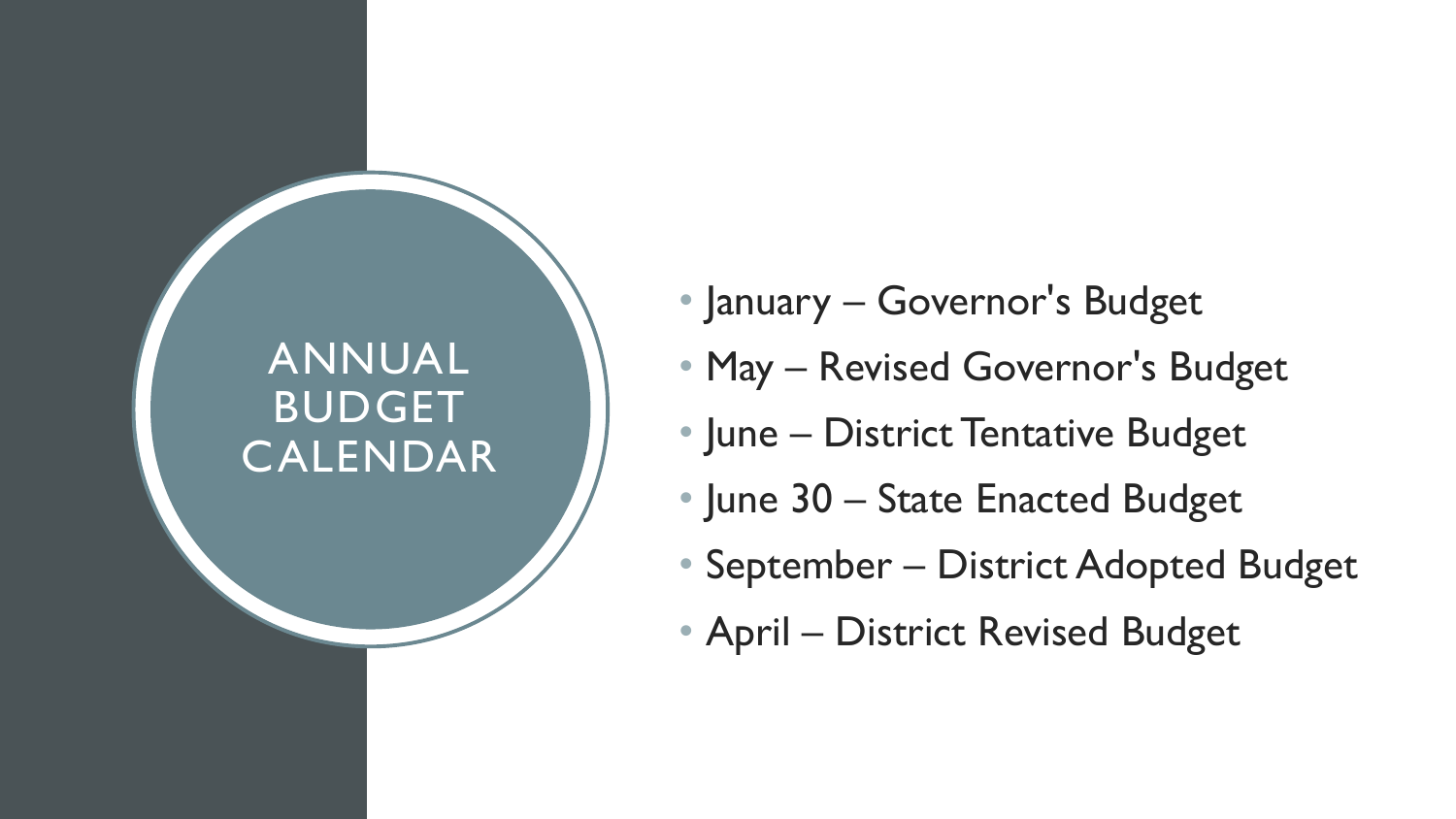#### INFORMATION SOURCES



#### Chancellor's Office



Community College League of California



Legislative Analyst's Office



Association of California Community College **Administrators** 



Association of Chief Business Officials



California Department of Finance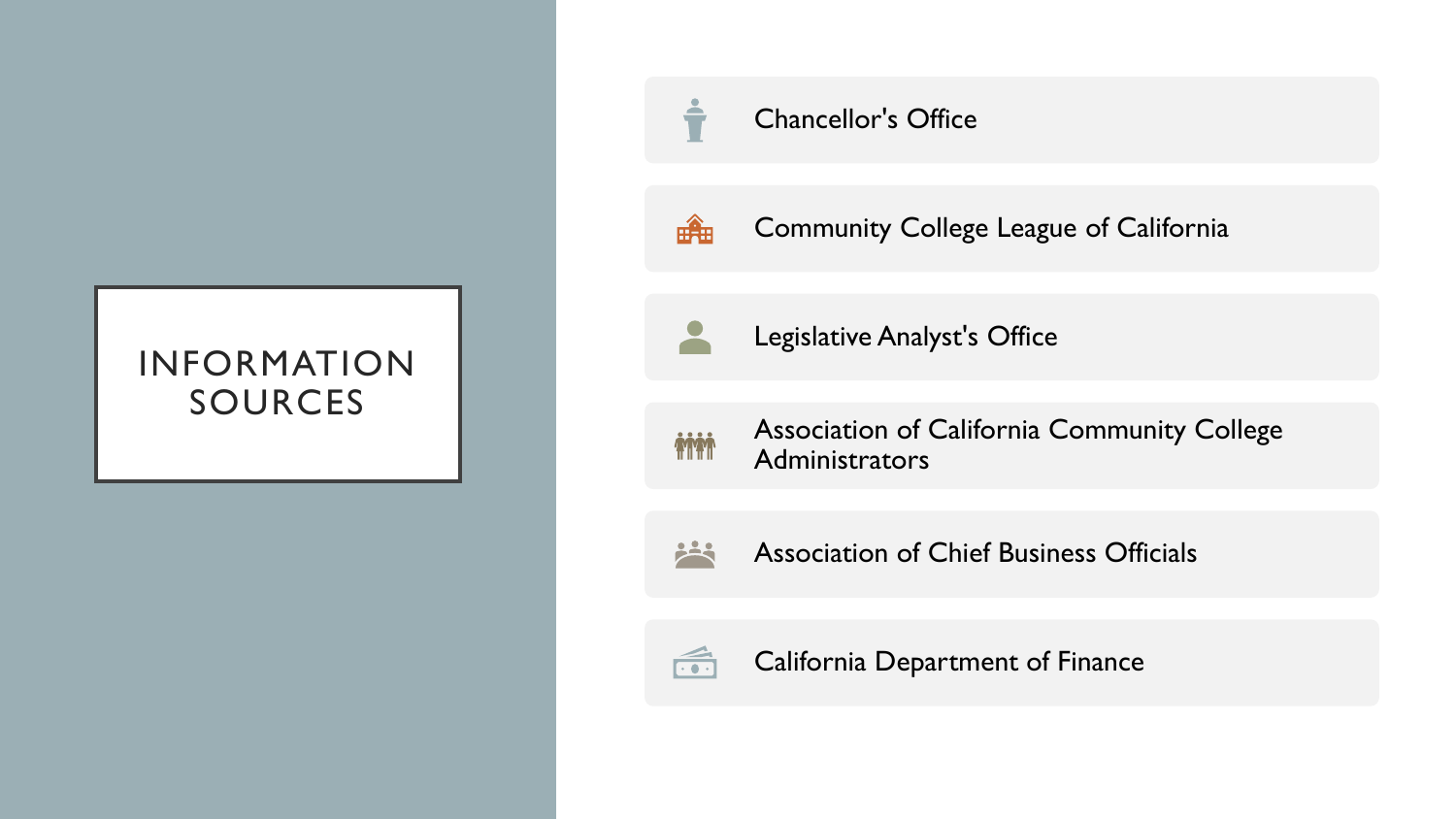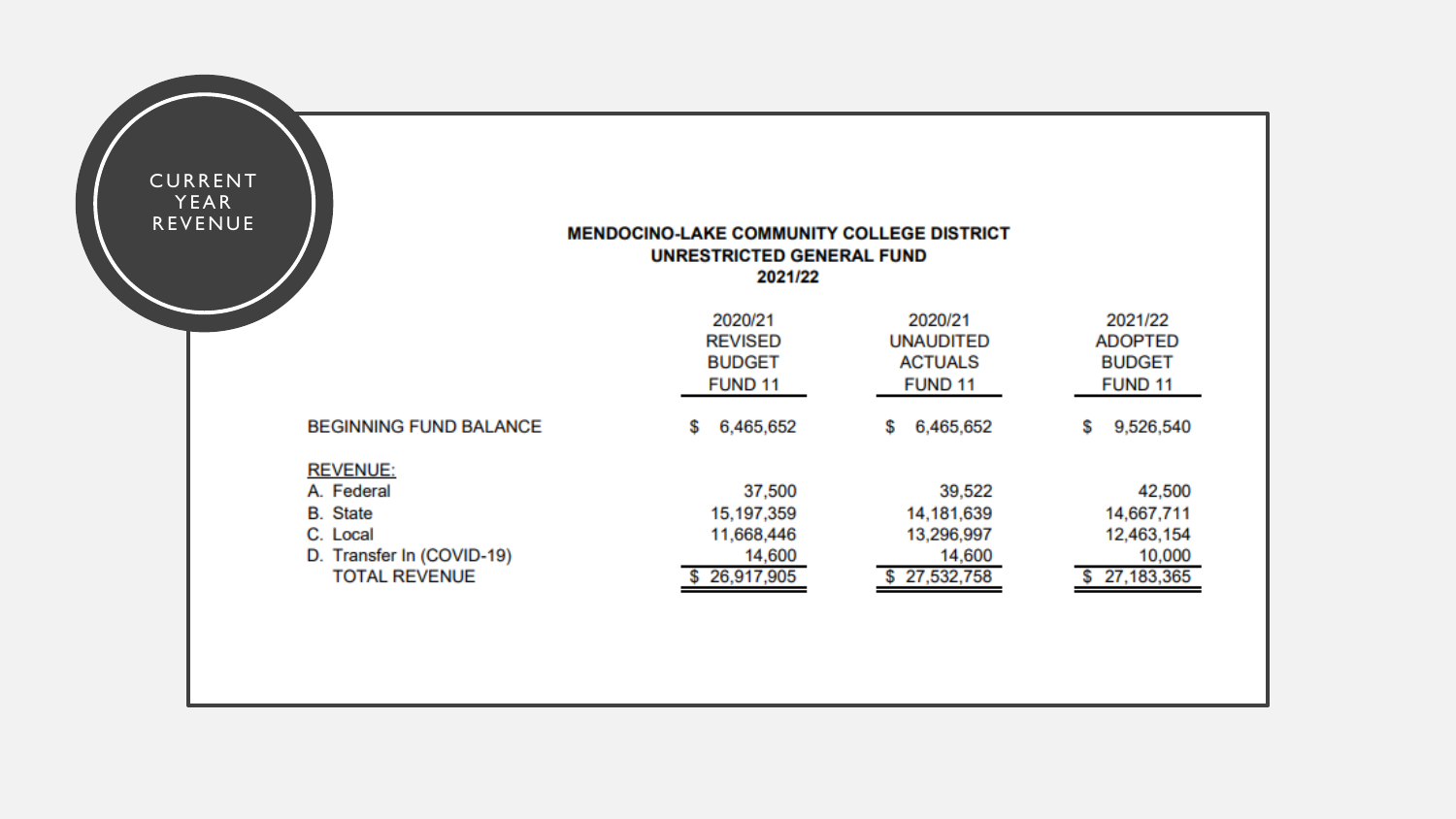| CURRENT<br>YEAR<br><b>EXPENSE</b> | <b>EXPENDITURES:</b><br>А.<br><b>Certificated Salaries and Wages</b>                                       | 2020/21<br><b>REVISED</b><br><b>BUDGET</b><br><b>FUND 11</b><br>9,929,838<br>SS. | 2020/21<br><b>UNAUDITED</b><br><b>ACTUALS</b><br><b>FUND 11</b><br>9,548,799<br>S | 2021/22<br><b>ADOPTED</b><br><b>BUDGET</b><br><b>FUND 11</b><br>\$10,732,644 |
|-----------------------------------|------------------------------------------------------------------------------------------------------------|----------------------------------------------------------------------------------|-----------------------------------------------------------------------------------|------------------------------------------------------------------------------|
|                                   | <b>Classified Salaries and Wages</b><br><b>Subtotal Salaries and Wages</b>                                 | 4,929,574<br>14,859,412                                                          | 4,828,814<br>14,377,613                                                           | 5,157,537<br>15,890,181                                                      |
|                                   | <b>Fringe Benefits</b><br><b>Total Personnel Costs</b>                                                     | 6,391,933<br>21,251,345                                                          | 6,837,722<br>21,215,335                                                           | 7,060,137<br>22,950,318                                                      |
|                                   | <b>B.</b> Supplies                                                                                         | 609,619                                                                          | 340,225                                                                           | 689,913                                                                      |
|                                   | C. Contractual Services                                                                                    | 2,428,680                                                                        | 2,274,385                                                                         | 2,732,584                                                                    |
|                                   | D. Capital Outlay                                                                                          | 107,710                                                                          | 115,788                                                                           | 72,830                                                                       |
|                                   | E. Transfers<br><b>To Child Care Fund</b><br><b>To Debt Service Fund</b><br><b>To Capital Project Fund</b> | 144,286<br>278,567<br>125,000<br>547,853                                         | 122,092<br>279,045<br>125,000<br>526,137                                          | 157,018<br>2,050,000<br>2,207,018                                            |
|                                   | TOTAL EXPENDITURES AND TRANSFERS \$ 24,945,207                                                             |                                                                                  | \$24,471,870                                                                      | \$28,652,663                                                                 |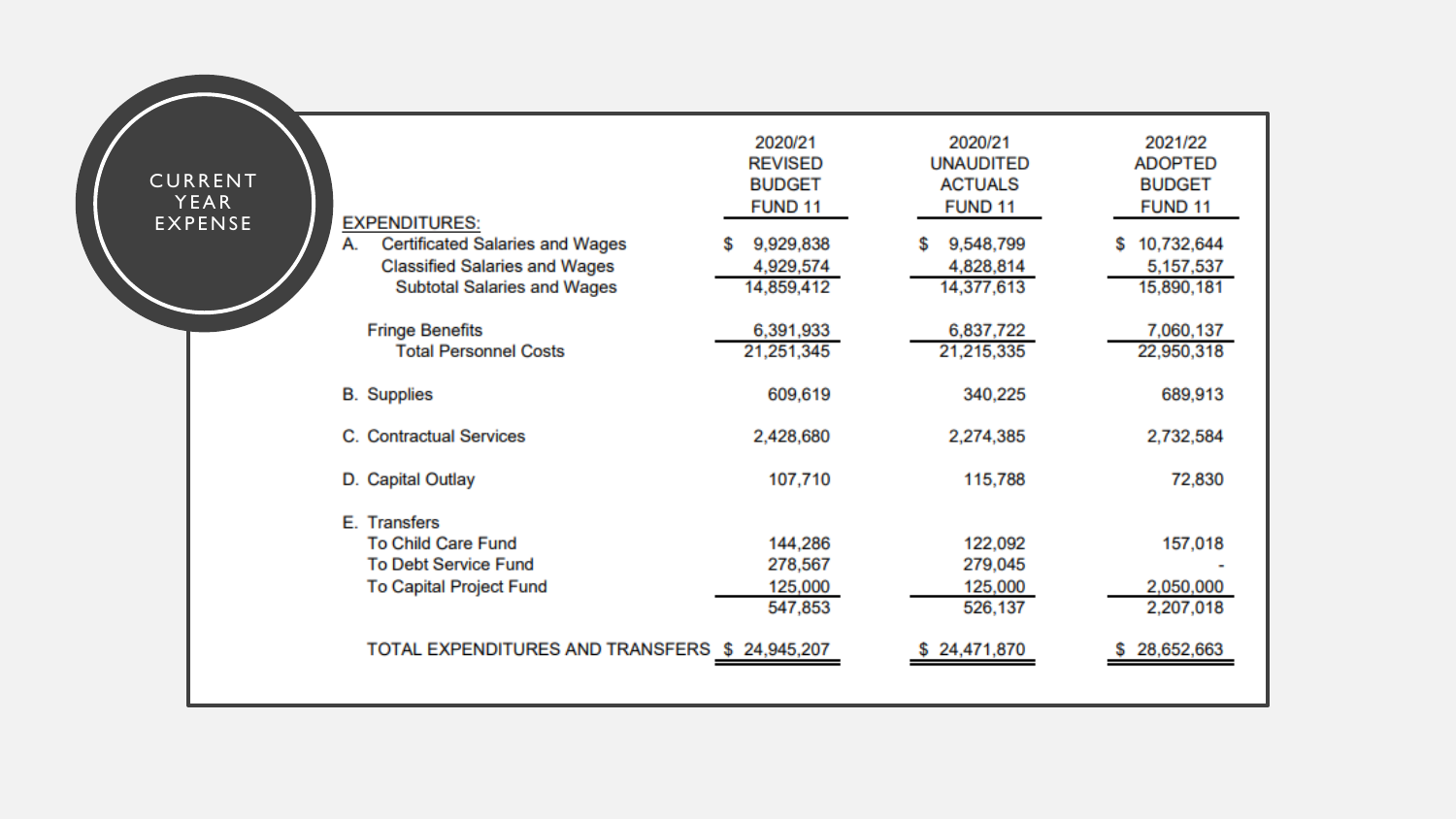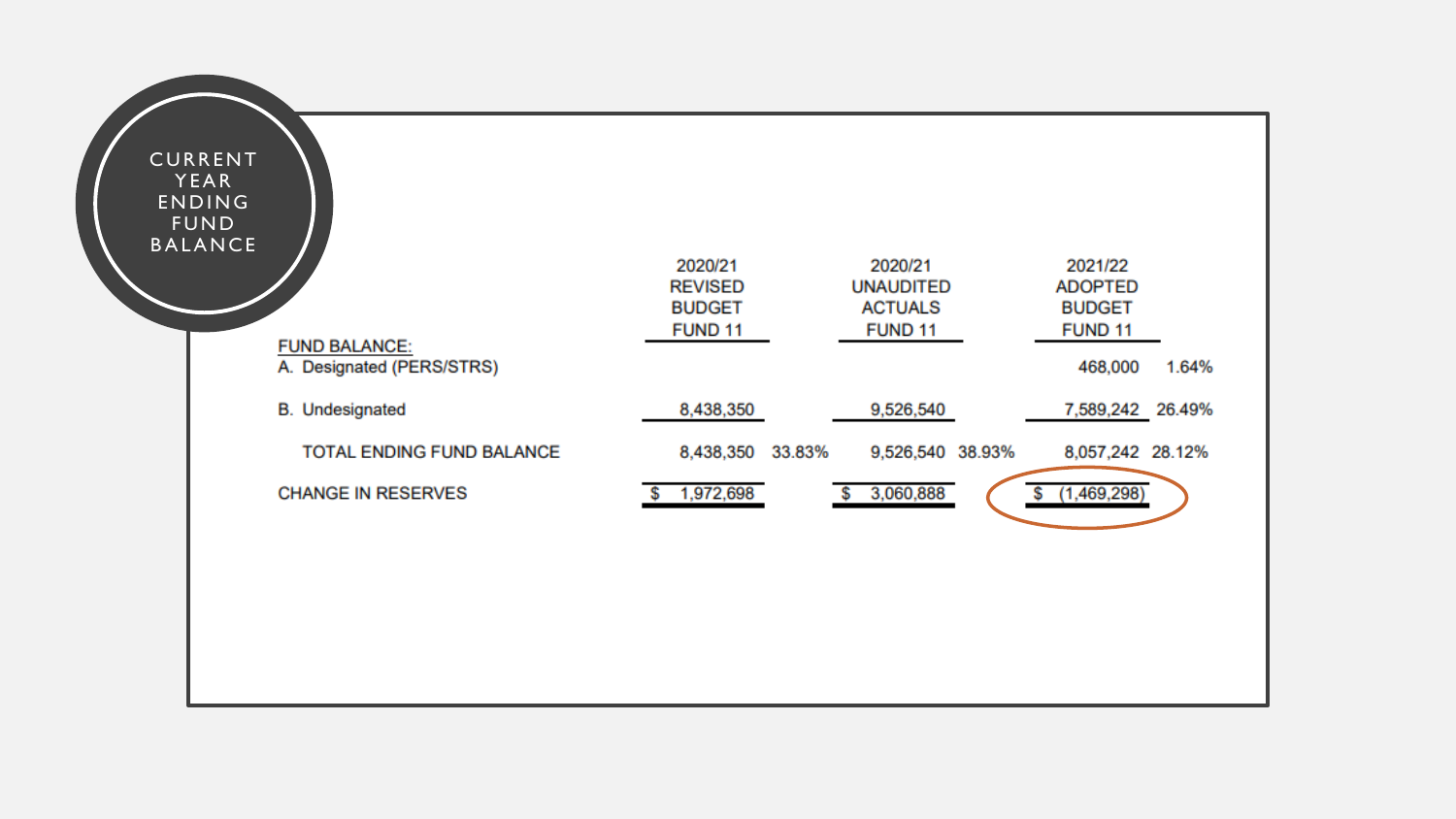### GOVERNOR'S BUDGET

- First look at a 2022/23 State budget just released Monday, January 10, 2022
- This will be for the year beginning July 2022
- **Highlights at the State level**
- The State of California economy remains very strong despite the pandemic, largely due to growth in sales tax and income tax receipts.
- The State is projecting a surplus of \$45.7 billion and nearly \$35 billion in reserves.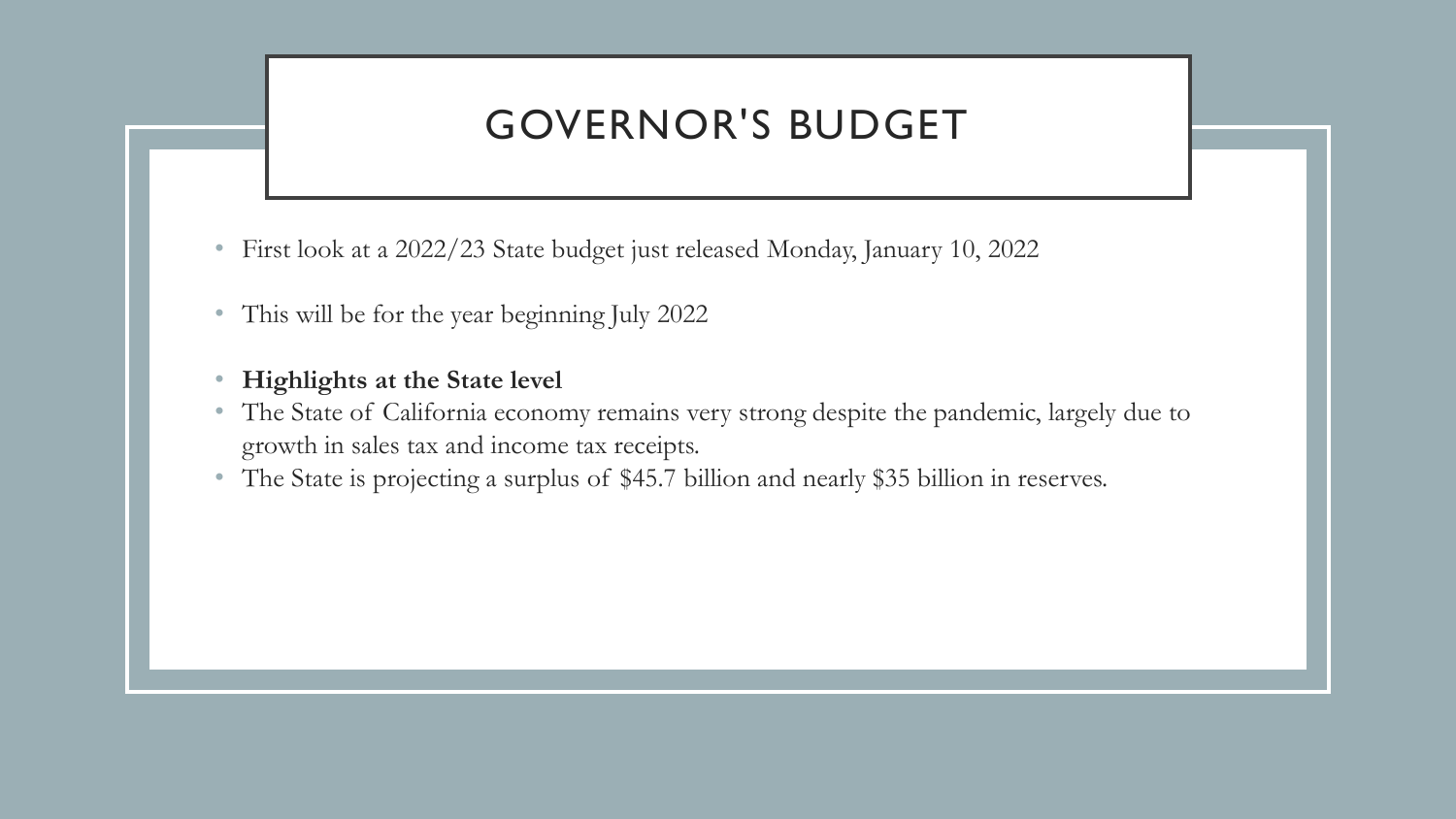## GOVERNOR'S BUDGET

#### • **Highlights for California Community Colleges**

- Cost of Living Allowance (COLA) of 5.33% on SCFF
- COLA on many categorical programs, excluding Student Equity and Achievement
- Instructional Equipment
- Deferred Maintenance
- Retention and enrollment strategies
- Technology and cyber security
- Financial Aid Administration
- Student Success Completion Grants
- Equal Employment Opportunity
- Program pathway mapping
- And many more....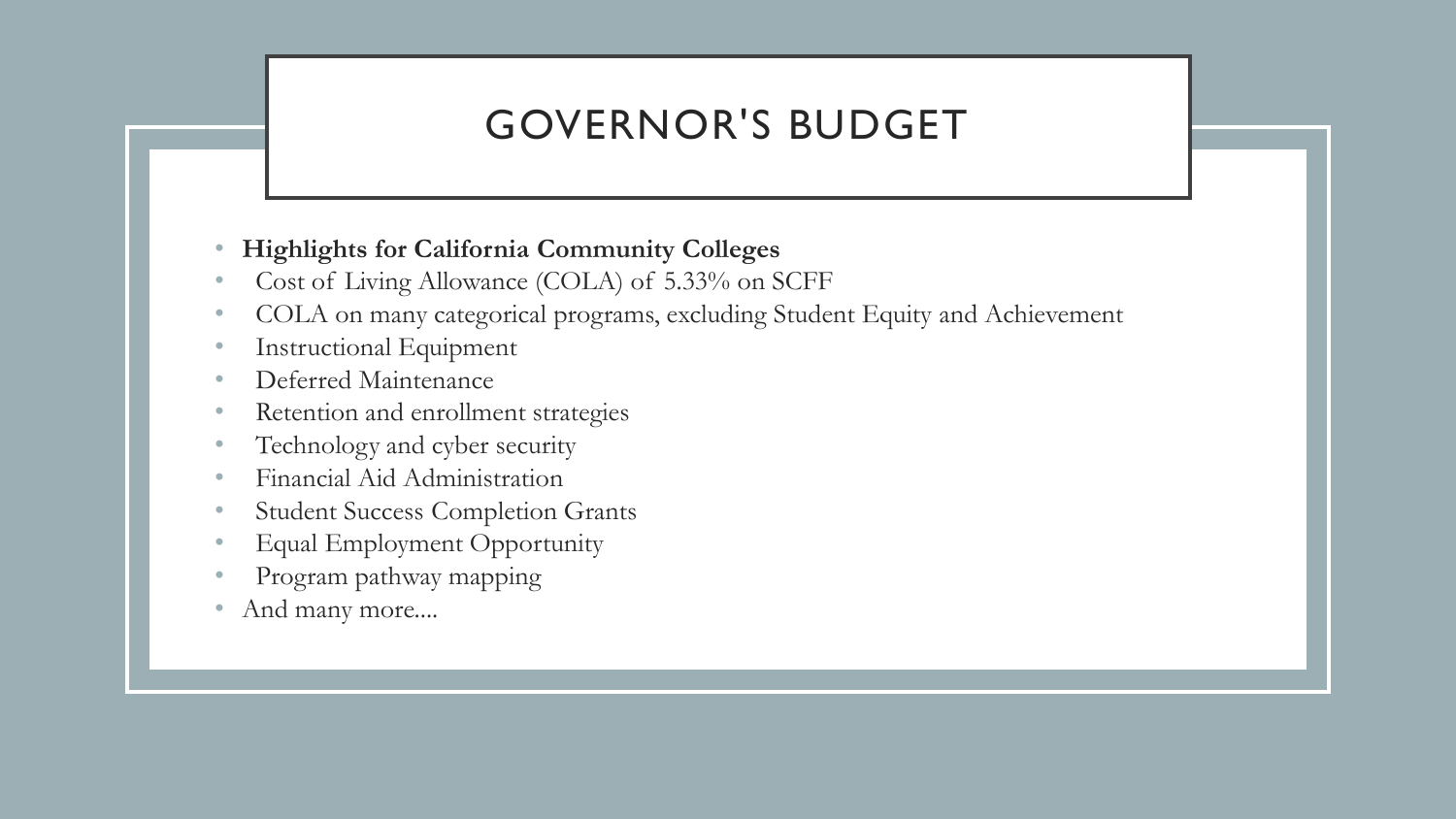## GOVERNOR'S BUDGET

#### • **Highlights for California Community Colleges**

#### • **Revenue Protections**

- The pandemic has severely impacted the lives of our students and enrollments at the college.
	- Emergency Conditions Allowance expires at the end of the current year (2021/22)
	- Student Centered Funding Formula (SCFF) Hold Harmless expires at the end of 2024/25
	- The end of the SCFF Hold Harmless would return colleges to 2017/18 levels (plus COLA) and could lead to a drastic reduction in funding (fiscal cliff)
	- Governor's Budget proposes to make 2024/25 the new "floor", below which funding would not drop. However, under this new version of hold harmless, colleges would no longer automatically receive COLA going forward.
- All of this is proposed at this point and will go through the legislative process until the State has an Enacted Budget in June 2022.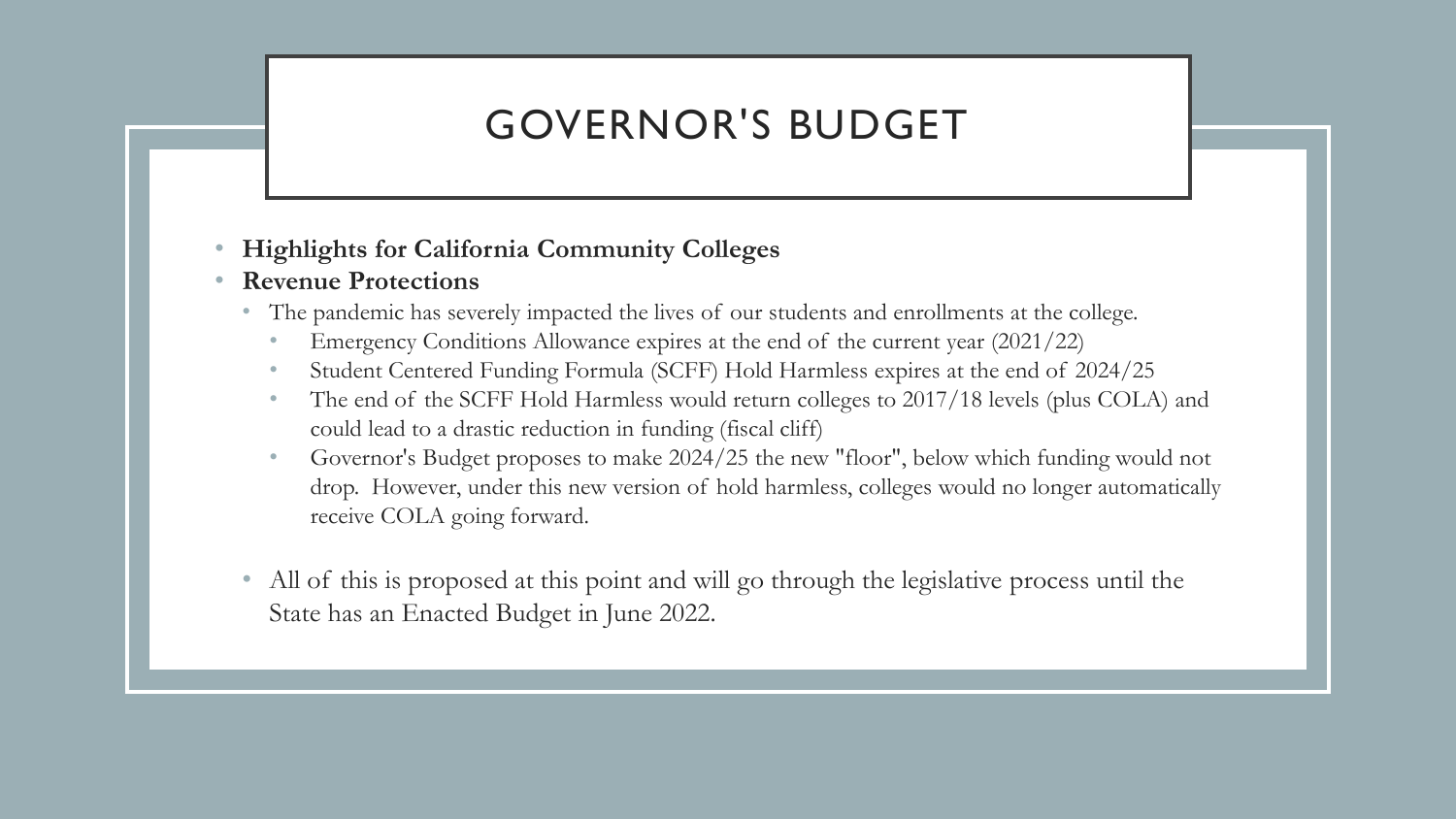Statutory COLA is based on the Price Index for State and Local Governments across the nation, not the Consumer Price Index (CPI)

| <b>Fiscal Year</b> | <b>Statutory COLA</b> |           | <b>Actual COLA funded</b> |  |  |
|--------------------|-----------------------|-----------|---------------------------|--|--|
|                    | due to college        |           | to college from State     |  |  |
|                    | from State            |           |                           |  |  |
| 2007/08            | 4.53%                 | 4.53%     |                           |  |  |
| 2008/09            | 5.66%                 | $0.00\%$  |                           |  |  |
| 2009/10            | 5.02%                 | $0.00\%$  | 15.78%                    |  |  |
| 2010/11            | $-0.38%$              | $0.00\%$  | never                     |  |  |
| 2011/12            | 2.24%                 | $0.00\%$  | received                  |  |  |
| 2012/13            | 3.24%                 | $0.00\%$  |                           |  |  |
| 2013/14            | 1.57%                 | 1.57%     |                           |  |  |
| 2014/15            | 0.85%                 | 0.85%     |                           |  |  |
| 2015/16            | 1.02%                 | 1.02%     |                           |  |  |
| 2016/17            | $0.00\%$              | $0.00\%$  |                           |  |  |
| 2017/18            | 1.56%                 | 1.56%     |                           |  |  |
| 2018/19            | 2.71%                 | 2.71%     |                           |  |  |
| 2019/20            | 3.26%                 | 3.26%     | Catch up                  |  |  |
| 2020/21            | 2.31%                 | $0.00\%$  | $+$  %                    |  |  |
| 2021/22            | 1.7%                  | 5.07%     | received                  |  |  |
| <b>TOTAL</b>       | 35.29%                | 20.57%    |                           |  |  |
|                    |                       |           |                           |  |  |
| Difference:        |                       | $-14.72%$ |                           |  |  |

### HISTORY OF COLA REVENUE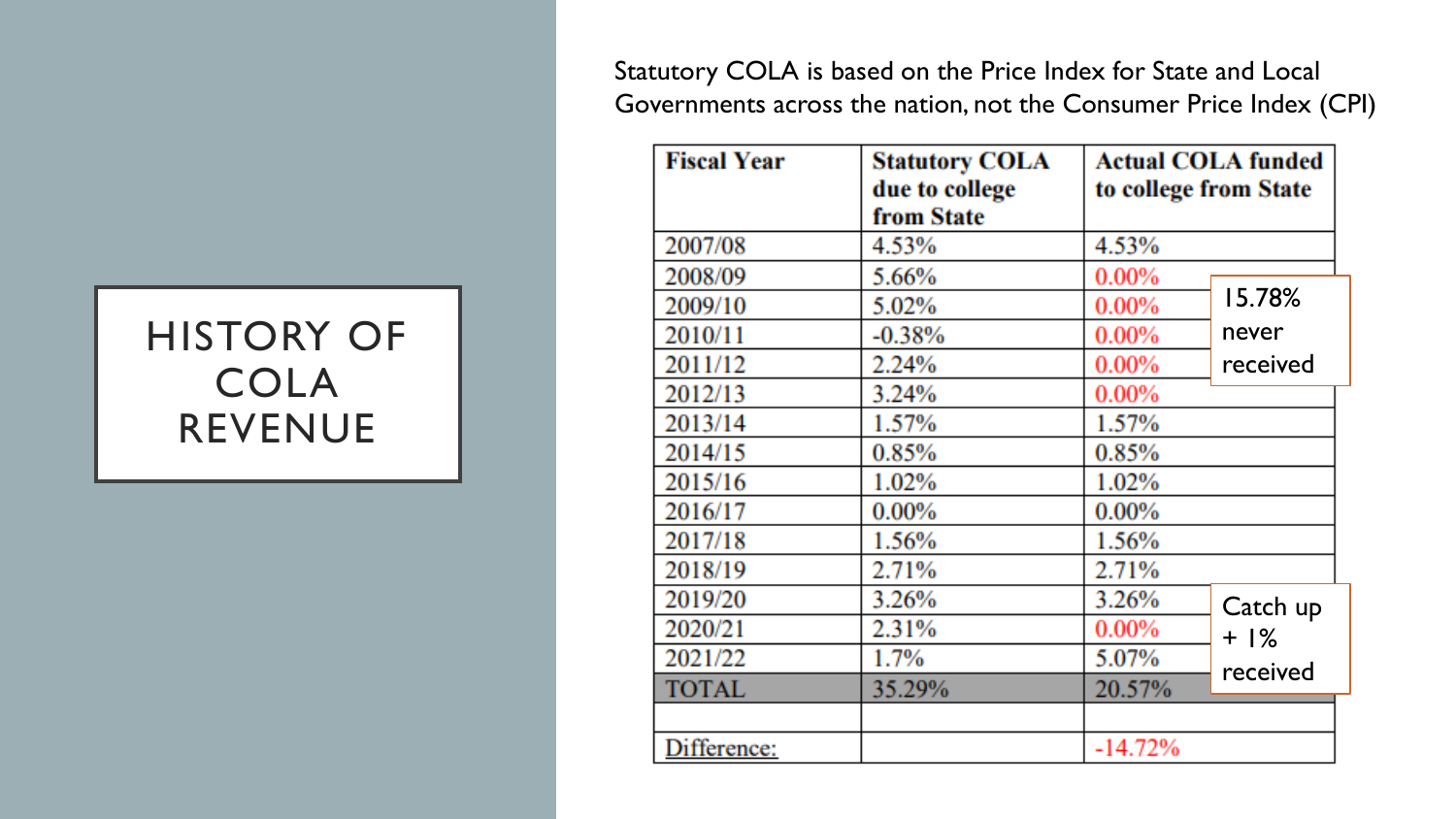### WHERE DID THE COLA GO IN 2021/22?

#### **New Funding**

General Apportionment: \$24,525,225 COLA on Apportionment Statutory COLA \$416,929 1.70% **Additional COLA** \$245,252 1.00% **Revenue Increase** 2.70% \$662,181

#### **New Expenditures**

| 2% Salary increase to employees    | \$350,000   |                          |
|------------------------------------|-------------|--------------------------|
| New Step and Longevity             | \$230,000   |                          |
| Health benefit rate increase       | \$165,000   |                          |
| PERS rate increase                 | \$134,000   |                          |
| STRS rate increase                 | \$56,000    |                          |
| New positions (not replacements)   | \$150,514   |                          |
| Subtotal of compensation           |             | \$1,085,514 164% of COLA |
| Legal Rate Increase                | \$15,000    |                          |
| IT Maintenance Agreements          | \$32,800    |                          |
| Property and Liability Insurance   | \$31,381    |                          |
| <b>MCOE Charges</b>                | \$15,000    |                          |
| Subtotal of non-compensation items | \$94,181    |                          |
| <b>Total expenditure increases</b> | \$1,179,695 |                          |
|                                    | (S517.514)  |                          |

EXPENDITURES INCREASED MORE THAN REVENUE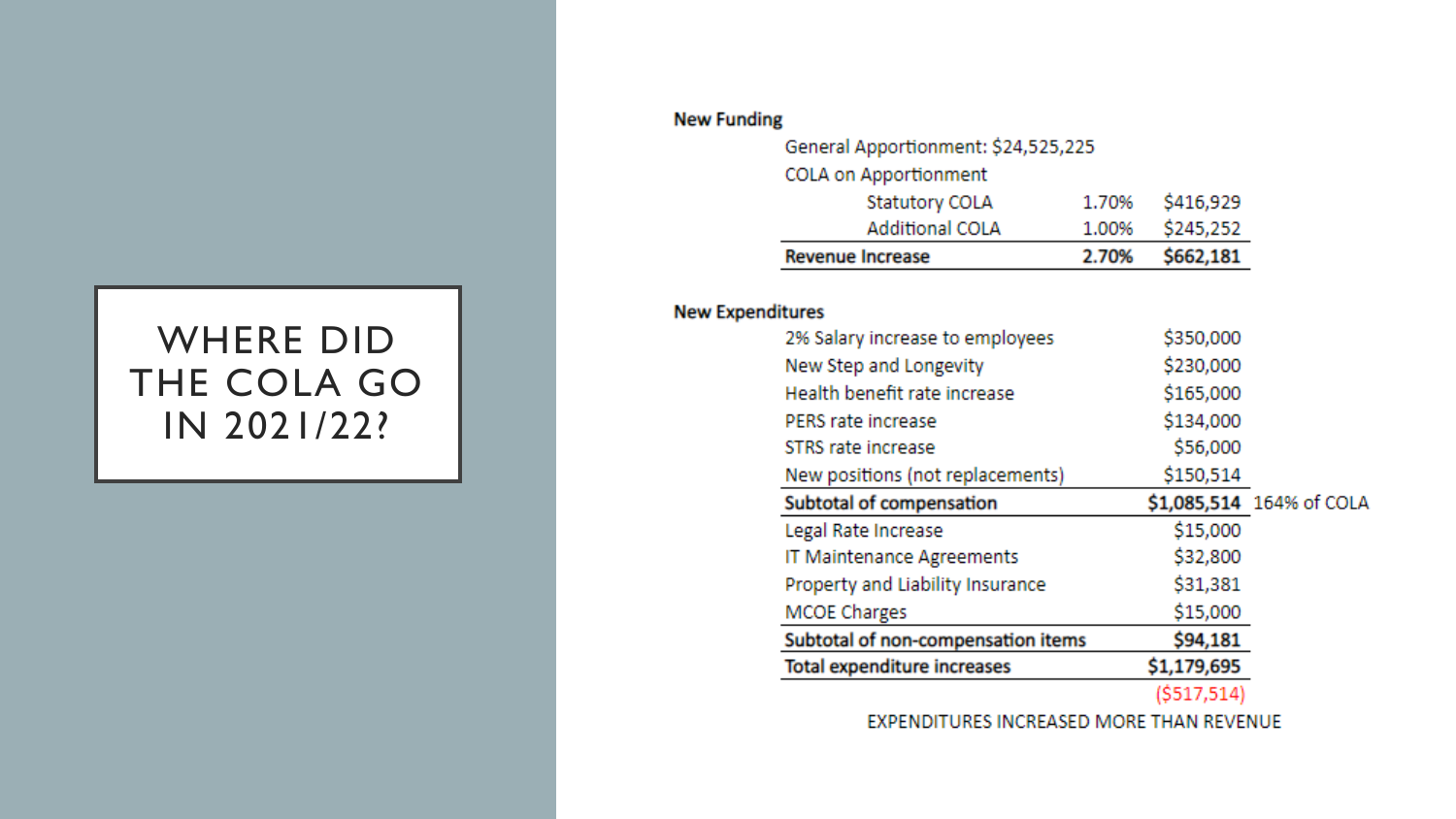### PENSION COSTS OVER TIME

\$1.5 million

|                 | <b>PERS Rate</b> | <b>STRS Rate</b> |
|-----------------|------------------|------------------|
| 2016/2017       | 13.888%          | 12.580%          |
| 2017/2018       | 15.531%          | 14.430%          |
| 2018/2019       | 18.062%          | 16.280%          |
| 2019/2020       | 19.721%          | 16.280%          |
| 2020/2021       | 20.700%          | 16.150%          |
| 2021/2022       | 22.910%          | 16.150%          |
| 6 year increase | \$858,000        | \$638,000        |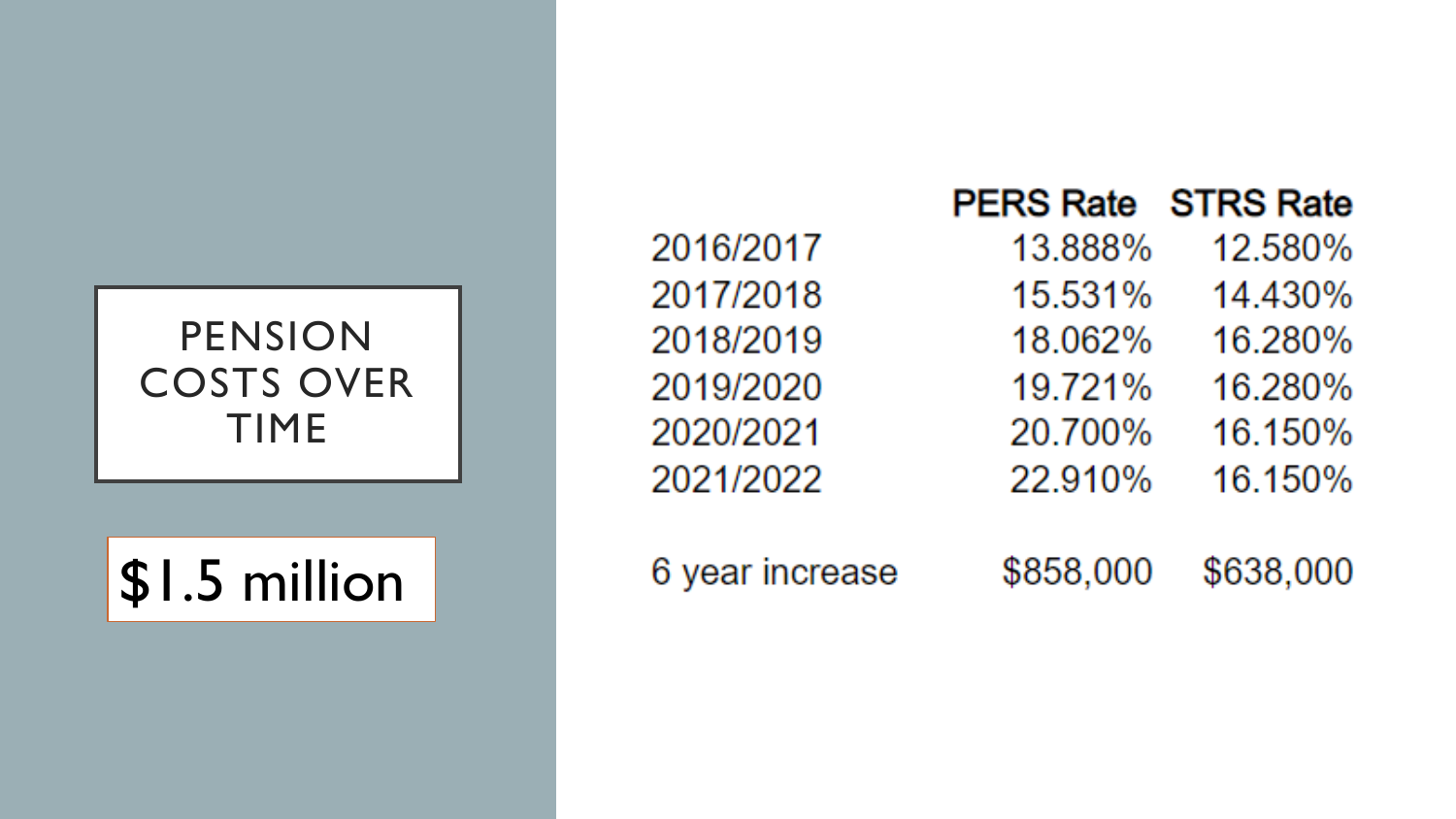

# SIGN LANGUAGE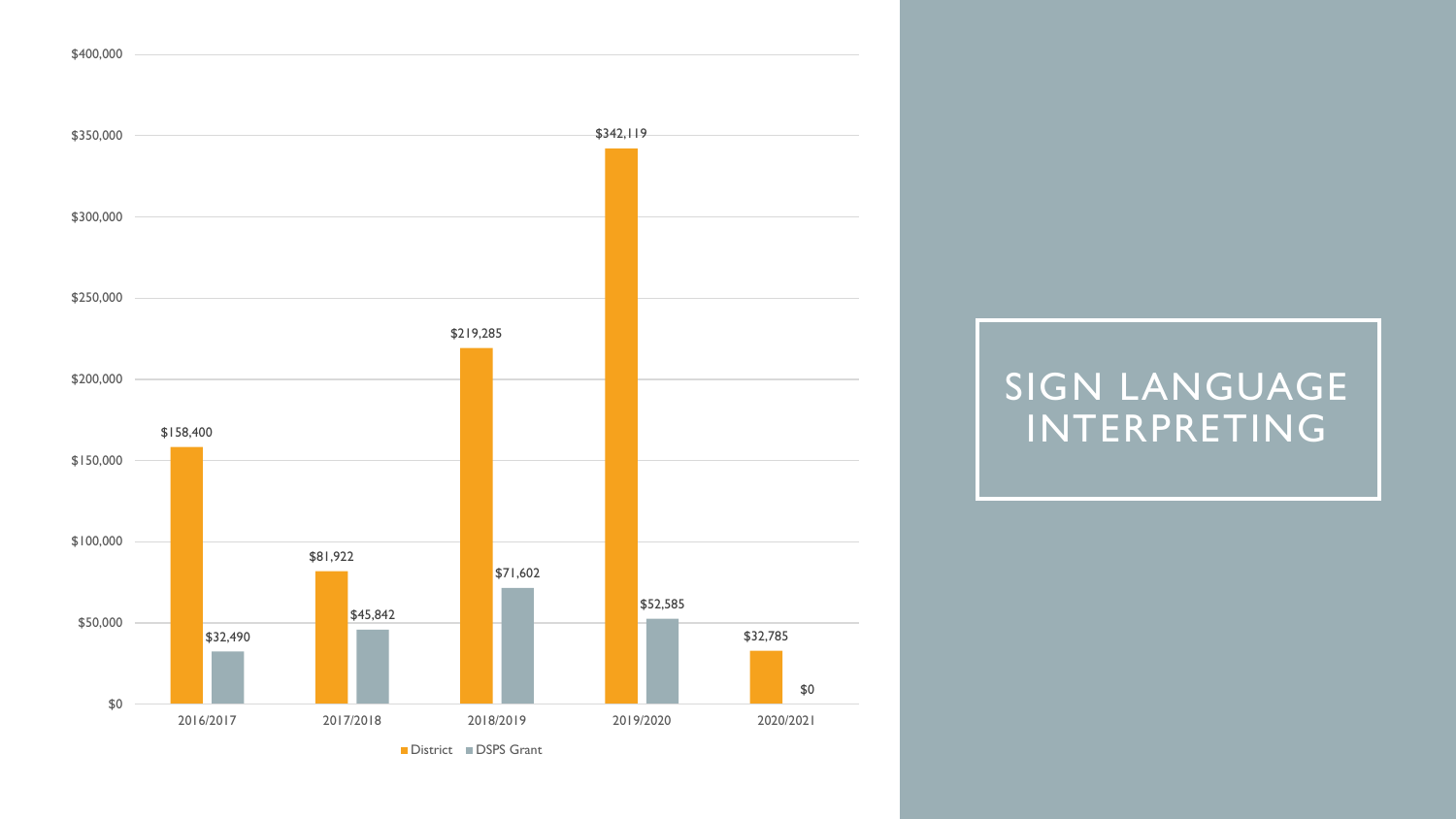| MENDOCINO-LAKE COMMUNITY COLLEGE DISTRICT  |                           |                                       |                           |                                   |          |                              |           |                                 |              |                              |           | FOR BOARD DISCUSSION 1/26/2022 |
|--------------------------------------------|---------------------------|---------------------------------------|---------------------------|-----------------------------------|----------|------------------------------|-----------|---------------------------------|--------------|------------------------------|-----------|--------------------------------|
| <b>GENERAL FUND-UNRESTRICTED BUDGET</b>    |                           | <b>MULTI YEAR PROJECTION</b>          |                           |                                   |          |                              |           |                                 |              |                              |           |                                |
|                                            | Α                         | W                                     |                           |                                   |          | $\overline{2}$               |           | 3                               |              | 4                            |           | 5                              |
|                                            | 2021/22<br><b>ADOPTED</b> | 2021/22<br><b>WORKING BUDGET</b>      |                           | 2022/23<br><b>PROJECTION</b>      |          | 2023/24<br><b>PROJECTION</b> |           | 2024/25<br><b>PROJECTION</b>    |              | 2025/26<br><b>PROJECTION</b> |           | 2025/26<br><b>PROJECTION</b>   |
|                                            |                           |                                       |                           | No ECA                            |          |                              |           |                                 |              |                              | <b>OR</b> | <b>New Floor</b>               |
|                                            | <b>BUDGET</b>             | <b>Emergency Conditions Allowance</b> |                           | <b>Back on SCFF Hold Harmless</b> |          |                              |           | Last vear of SCFF Hold Harmless |              | <b>Fiscal Cliff</b>          |           |                                |
| <b>BEGINNING FUND BALANCE</b>              | \$9,526,540               | \$9,526,540                           |                           | \$8,049.191                       |          | \$7,386.191                  |           | \$7,202,330                     |              | \$7,658,458                  |           | \$7,658,458                    |
| <b>REVENUE:</b>                            |                           |                                       |                           |                                   |          |                              |           |                                 |              |                              |           |                                |
| A. Federal Sources                         | \$42,500                  | \$42,500                              |                           | \$42,500                          |          | \$42,500                     |           | \$42,500                        |              | \$42,500                     |           | \$42,500                       |
| <b>B.</b> State Sources                    | \$14.667.711              | \$14,888,497                          | \$115.195                 | \$15,003.692                      | S788.802 | \$15.792.494                 | \$925.789 | \$16,718,283                    | (S4.643.845) | \$12.074.438                 | S0.       | \$16,718,283                   |
| C. Local Sources                           | \$12,473.154              | \$12,549.416                          |                           | \$12,549.416                      |          | \$12,549.416                 |           | \$12.549.416                    |              | \$12.549.416                 |           | \$12,549.416                   |
| <b>TOTAL REVENUE</b>                       | \$27,183,365              | \$27,480,413                          |                           | \$27,595,608                      |          | \$28,384,411                 |           | \$29,310,199                    |              | \$24,666,354                 |           | \$29,310,199                   |
| <b>EXPENDITURES:</b><br>A. Personnel Costs |                           |                                       |                           |                                   |          |                              |           |                                 |              |                              |           |                                |
| <b>Instructional Salary</b>                | \$10.732.644              | \$10,771,172                          | \$105,000                 | \$10.876.172 \$105.000            |          | \$10,981.172                 | \$105.000 | \$11.086.172                    | \$105,000    | \$11.191.172                 |           | \$11.191.172                   |
| <b>Classified Salary</b>                   | S5.157.537                | \$5,303,126                           | \$105,000                 | \$5,408.126 \$105,000             |          | \$5,513.126                  | \$105,000 | \$5,618,126                     | \$105,000    | \$5,723,126                  |           | S5.723.126                     |
| <b>Subtotal Salary</b>                     | \$15,890,181              | \$16,074.298                          |                           | \$16,284,298                      |          | \$16,494.298                 |           | \$16,704,298                    |              | \$16.914.298                 |           | \$16,914,298                   |
| <b>Benefits</b>                            | \$7.060.137               | \$7,088,668                           | \$395.846                 | \$7,484.514                       | \$99.664 | \$7,584,178                  | S75.799   | \$7,659,977                     | \$40,000     | \$7,699.977                  |           | \$7,699,977                    |
| <b>Total Salary and Benefits</b>           | \$22.950.318              | \$23,162.966                          |                           | \$23.768.812                      |          | \$24,078,476                 |           | \$24.364.275                    |              | \$24,614,275                 |           | \$24,614,275                   |
| % of total expenditures:                   | 80%                       | 80%                                   |                           | 84%                               |          | 84%                          |           | 84%                             |              | 85%                          |           | 85%                            |
| <b>B.</b> Supplies                         | S689.913                  | \$741.686                             | \$70,000                  | \$811,686                         |          | \$811.686                    |           | \$811.686                       |              | \$811.686                    |           | S811.686                       |
| C. Contractual Services                    | \$2.732.584               | \$2,722,696                           | \$275.000                 | \$2,997.696                       |          | \$2,997.696                  |           | \$2,997.696                     |              | \$2,997.696                  |           | \$2,997.696                    |
| D. Capital Outlay                          | \$72.830                  | \$123.396                             |                           | \$123.396                         |          | \$123.396                    |           | \$123,396                       |              | \$123.396                    |           | \$123.396                      |
| E. Transfers                               |                           |                                       |                           |                                   |          |                              |           |                                 |              |                              |           |                                |
| <b>To Child Care Fund</b>                  | \$157,018                 | \$157,018                             |                           | \$157,018                         |          | \$157,018                    |           | \$157,018                       |              | \$157,018                    |           | \$157,018                      |
| <b>To Capital Projects Fund</b>            | \$2,050,000               |                                       | \$2,050,000 (\$1,650,000) | \$400,000<br>\$557.018            |          | \$400,000                    |           | \$400,000<br>\$557.018          |              | \$400,000<br>S557.018        |           | \$400,000<br>\$557.018         |
|                                            | \$2,207,018               | \$2,207,018                           |                           |                                   |          | \$557,018                    |           |                                 |              |                              |           |                                |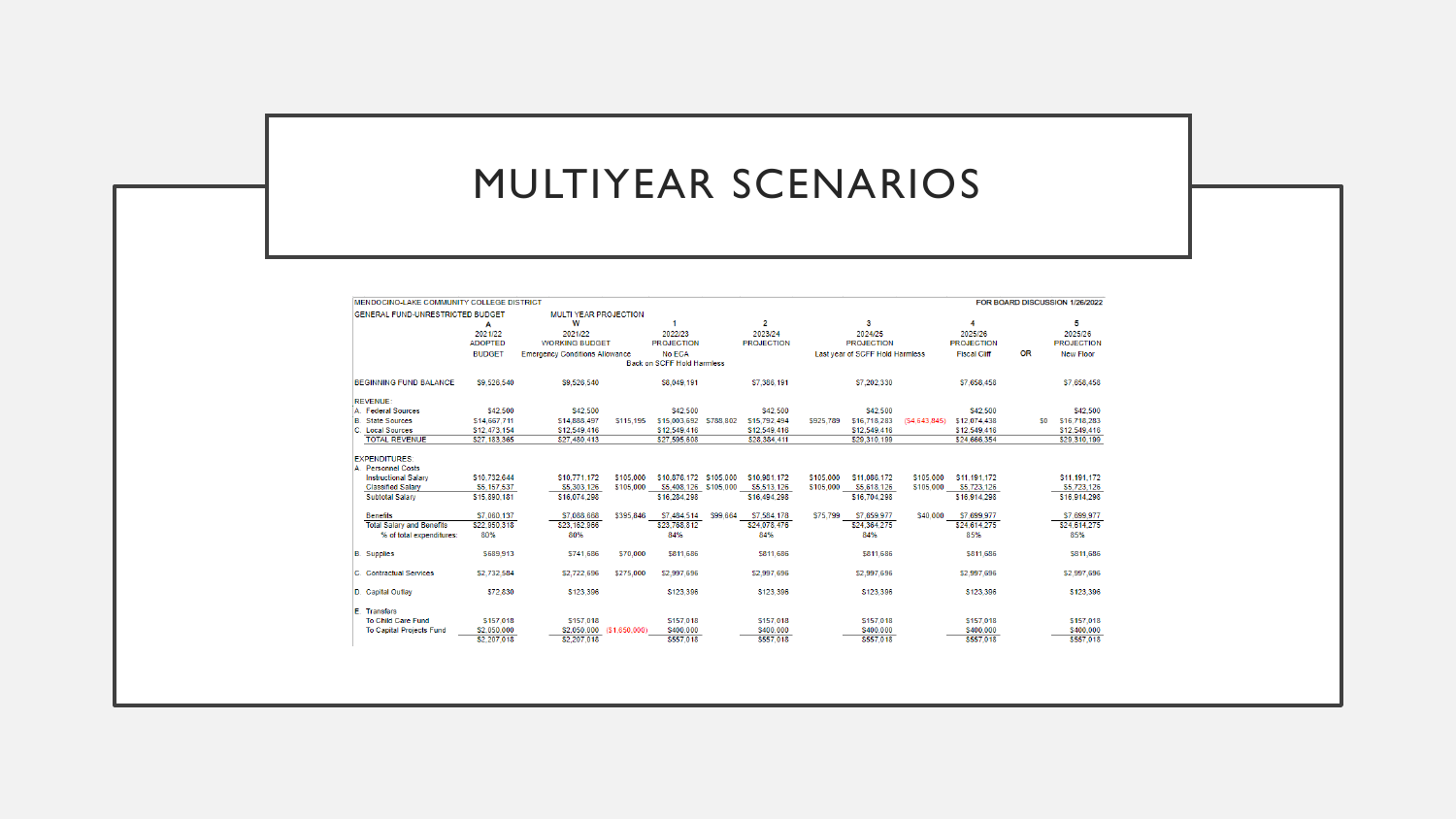- Based on 2021/22 Working Budget
- 4 years, through 2025/26
- Revenue Assumption:
	- Adding COLA on apportionment per Department of Finance estimates, these are not givens, actual calculation is done May before each fiscal, and depends upon State funding.
- **Expenditure Assumptions:** 
	- Steps and Longevity each year
	- PERS/STRS rate increases through 2024/25
	- Facilities and IT continuing costs after HEERF funding is spent (filters, software, hotspots).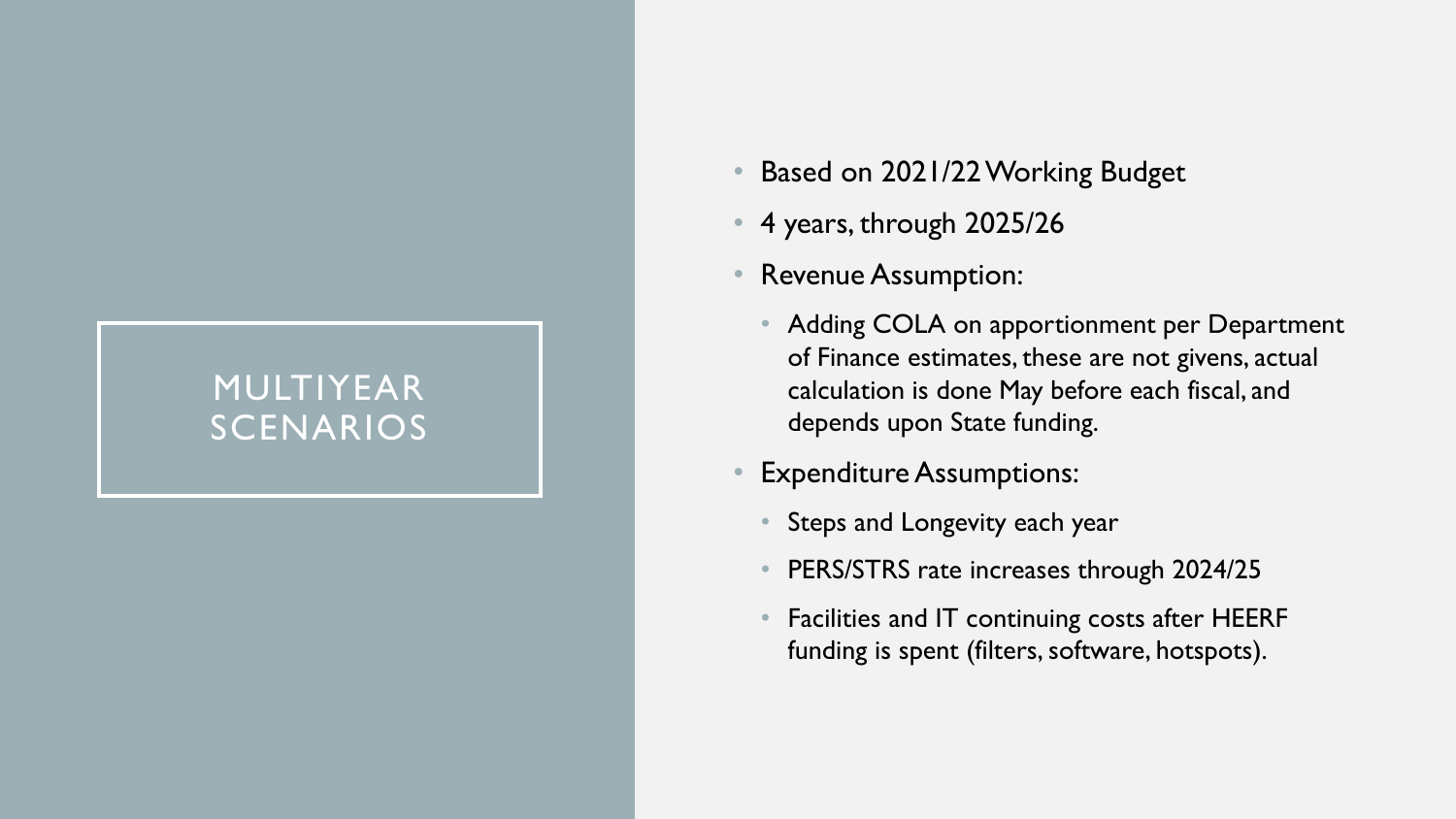- What is not included:
	- Future collective bargaining agreements
	- New staffing
	- Changes in health care costs
	- Changes to interpreting costs
	- Changes in the cost of schedule (# of sections)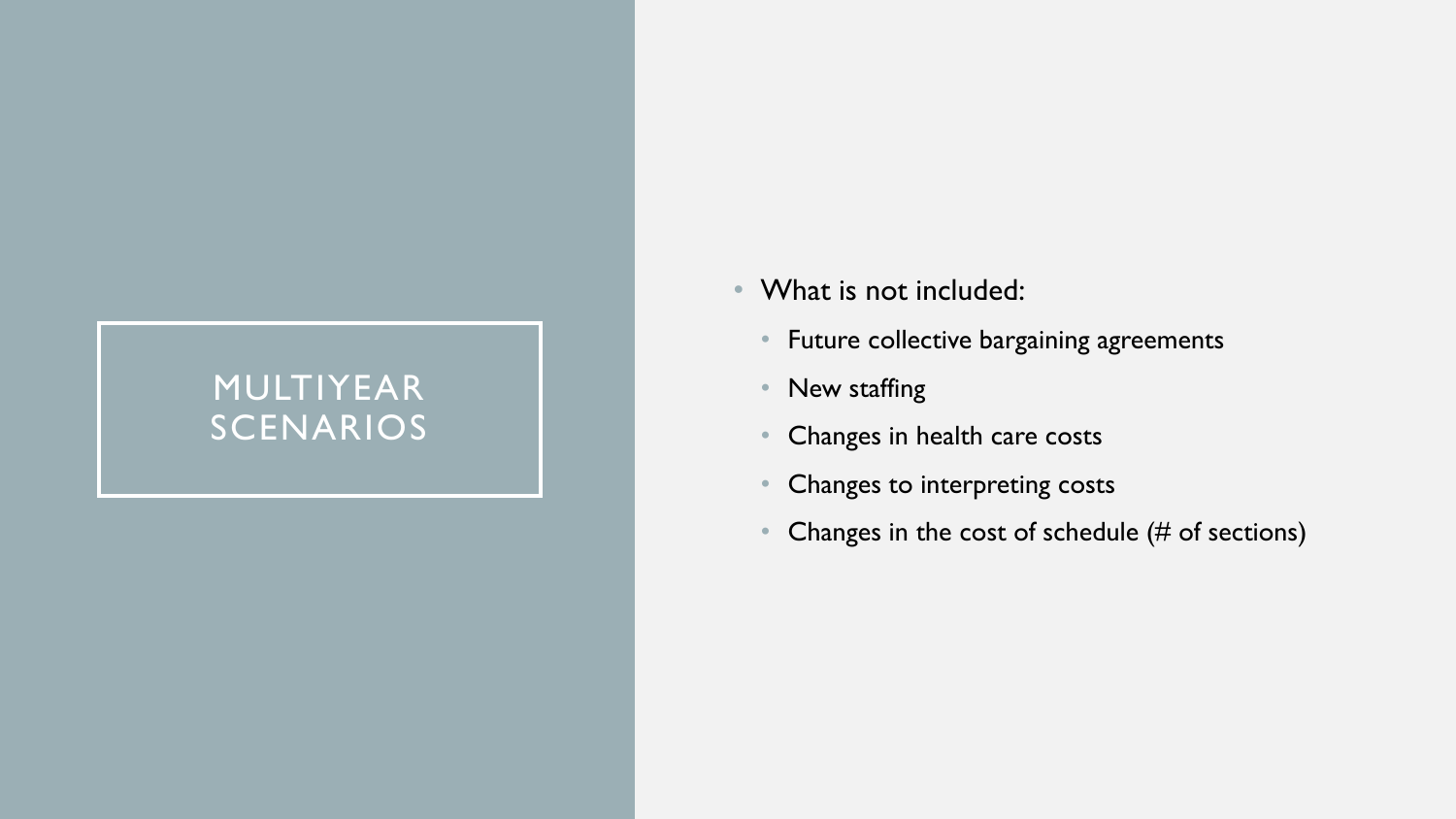#### Bottom line:

Reserves stay between 25- 27% of expenditures

2025/26 is a critical year in terms of revenue

- Without additional hold harmless, fiscal cliff, \$4.6 million loss of revenue, 11% reserve
- With new hold harmless, floor for apportionment is 2024/25 level, and a 27% reserve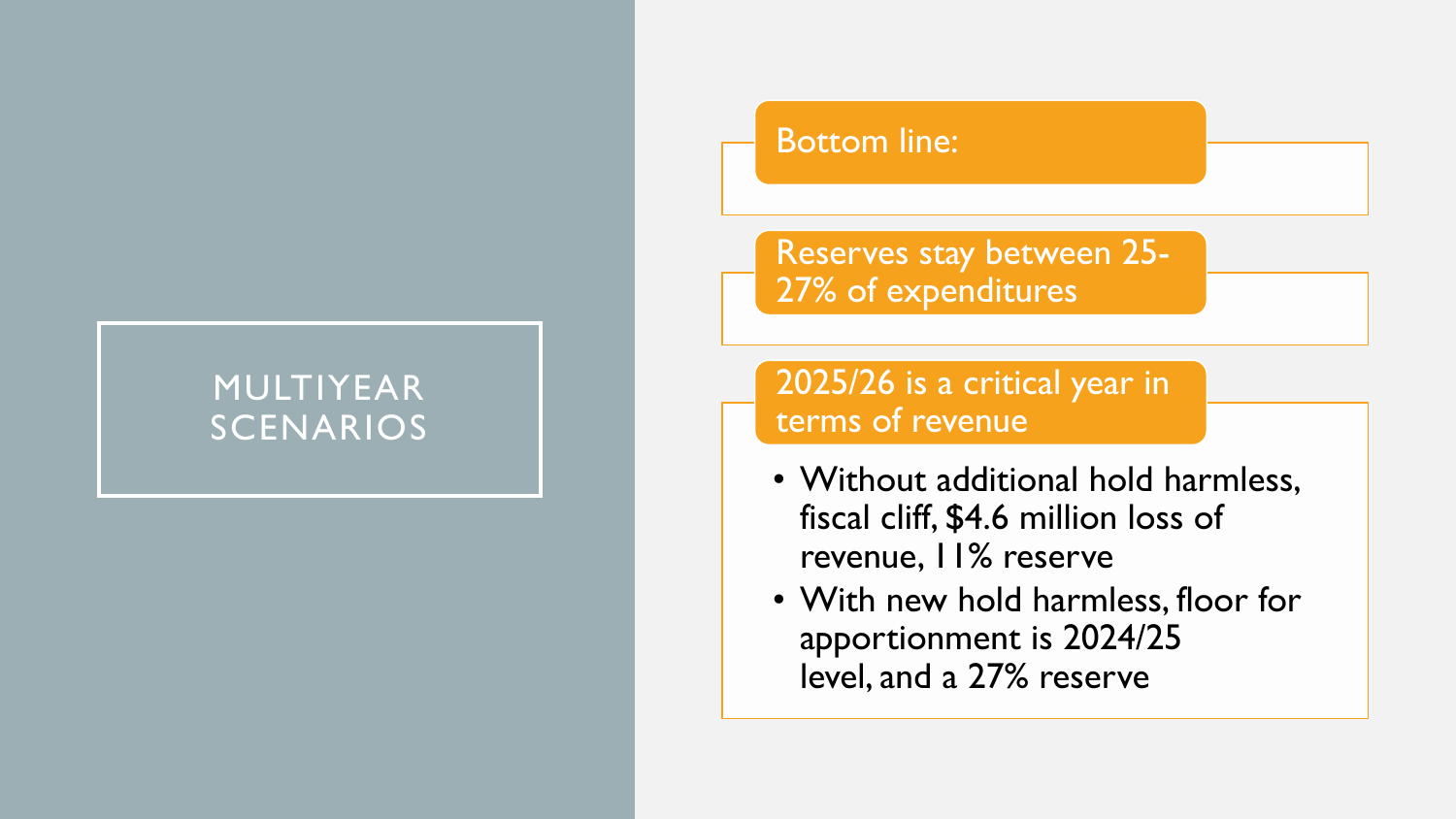# HISTORY OF RESERVES

| Year    | <b>Dollar</b> | <b>Percent</b> |
|---------|---------------|----------------|
| 2016/17 | \$5,749,761   | 26%            |
| 2017/18 | \$6,559,593   | 28%            |
| 2018/19 | \$6,755,399   | 26%            |
| 2019/20 | \$6,465,652   | 24%            |
| 2020/21 | \$9,526,540   | 39%            |
| 2021/22 | \$8,057,242   | 28%            |



Dollar **-**Percent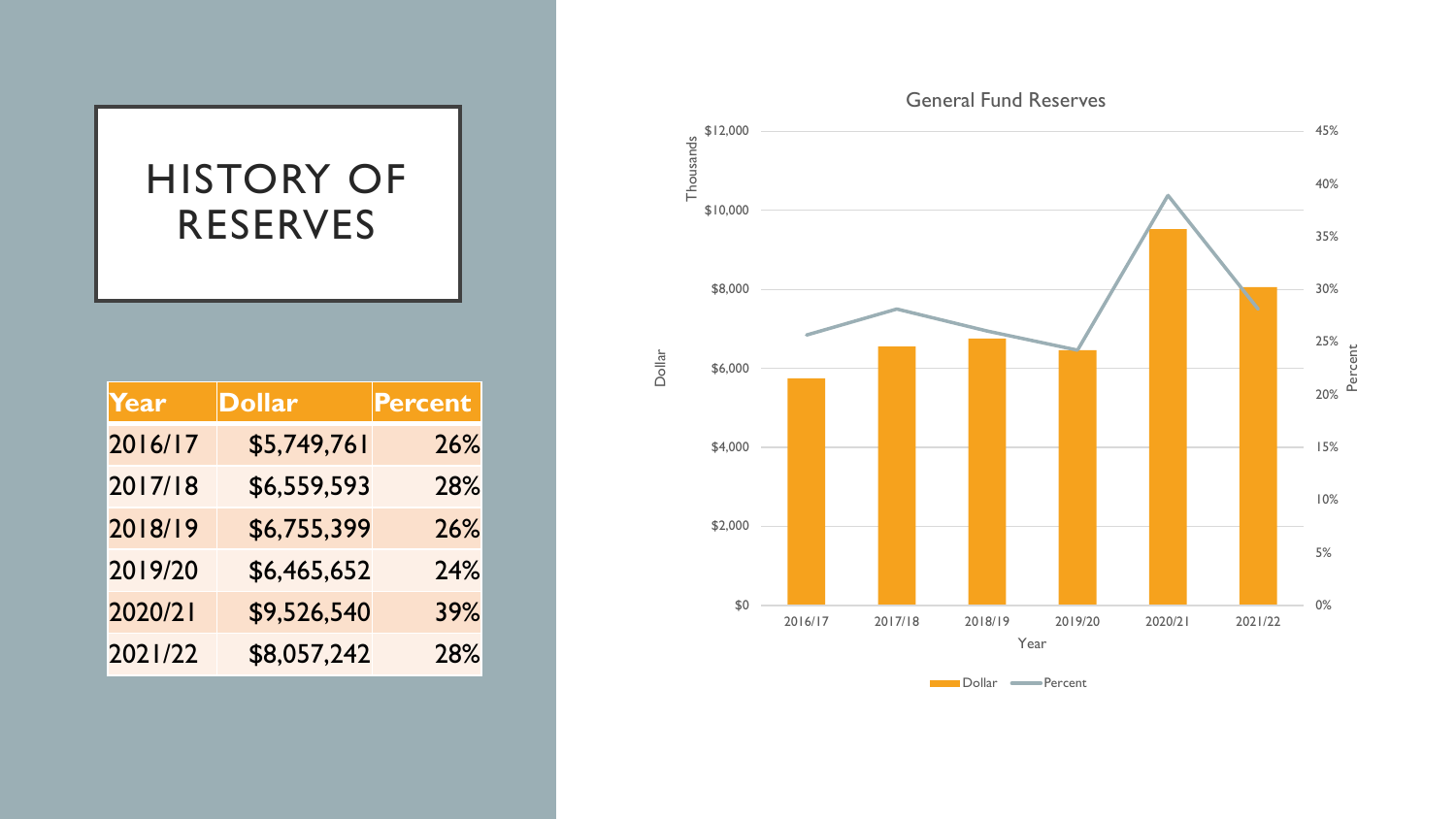#### **Districts Keep Reserves For Five Main Reasons**



#### RESERVES

A KEY INDICATOR OF FISCAL HEALTH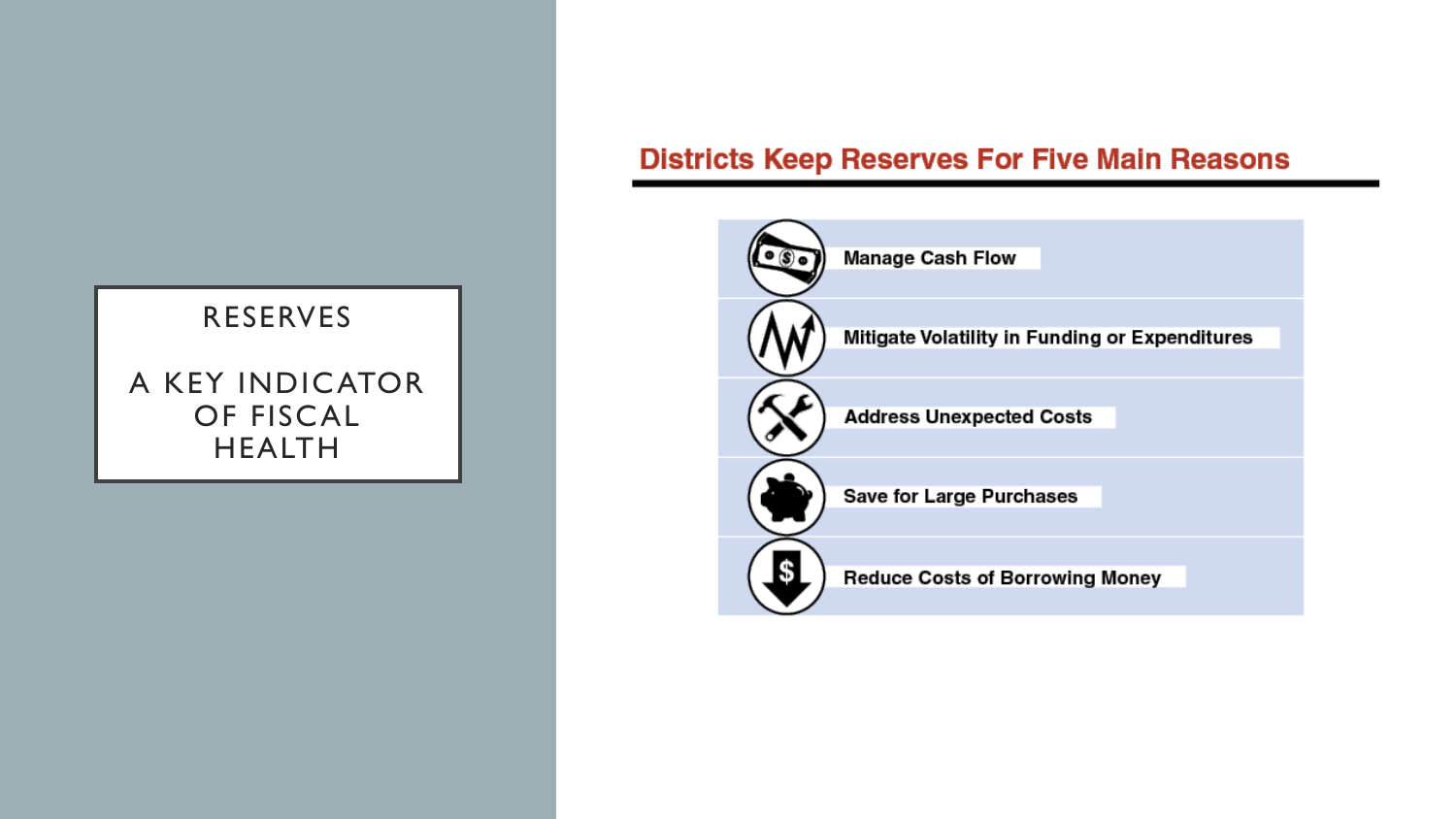#### Emergency exit road: \$900,000

CURRENT YEAR USE

OF<br>RESERVES

- Original estimate was \$2.4 million, with the plan to fund \$1.5 million with HEERF
- Current estimate is \$1.7 to \$2 million and found out we cannot use HEERF funds
- Leaving around \$800,000 to \$1.1 million in funding to be identified
- Will be constructed next fiscal year

#### Battery Energy Storage System: \$750,000

- \$1.7 million project
- \$1.5 million grant funded (\$750,000 first year, balance over 5 years)
- Guaranteed \$146,000 in electricity costs each year for the next 15 years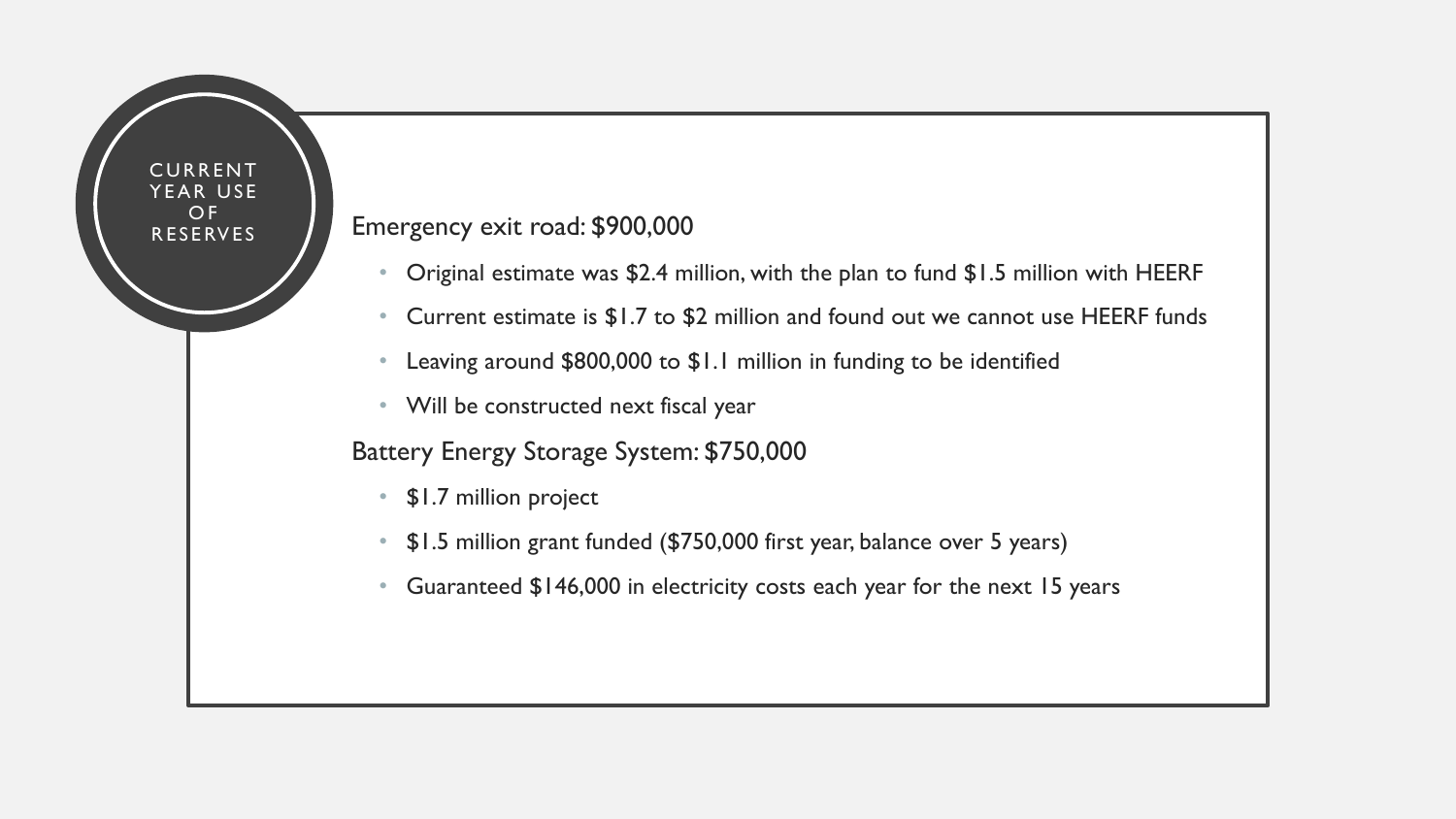#### BOARD APPROVED OCTOBER 2021

#### **Mendocino-Lake Community College District District Priorities** 2021-2022

Support the Superintendent/President and College to retain focus on student success by:

- Supporting the remote delivery of services and instruction focused on the health, safety, and well-being of our students, faculty, staff, and community in response to the COVID-19 pandemic.
- Strengthening educational opportunities and sustaining enrollments for the Mendocino-Lake Community College District through collaborations with schools, business/industry, civic organizations, government, non-profits, Native American communities and other community groups while always considering the best use of our available resources.
- Supporting equity-minded professional development opportunities, instructional and student service strategies and practices that facilitate student success and addressing structural racism to ensure that college communities and students have access to an equal opportunity.

Demonstrate purposeful allocation of resources, make strategic investments in technology, infrastructure, facilities, and strengthen sustainable and resilient practices to create a supportive and collaborative 21st Century learning environment.